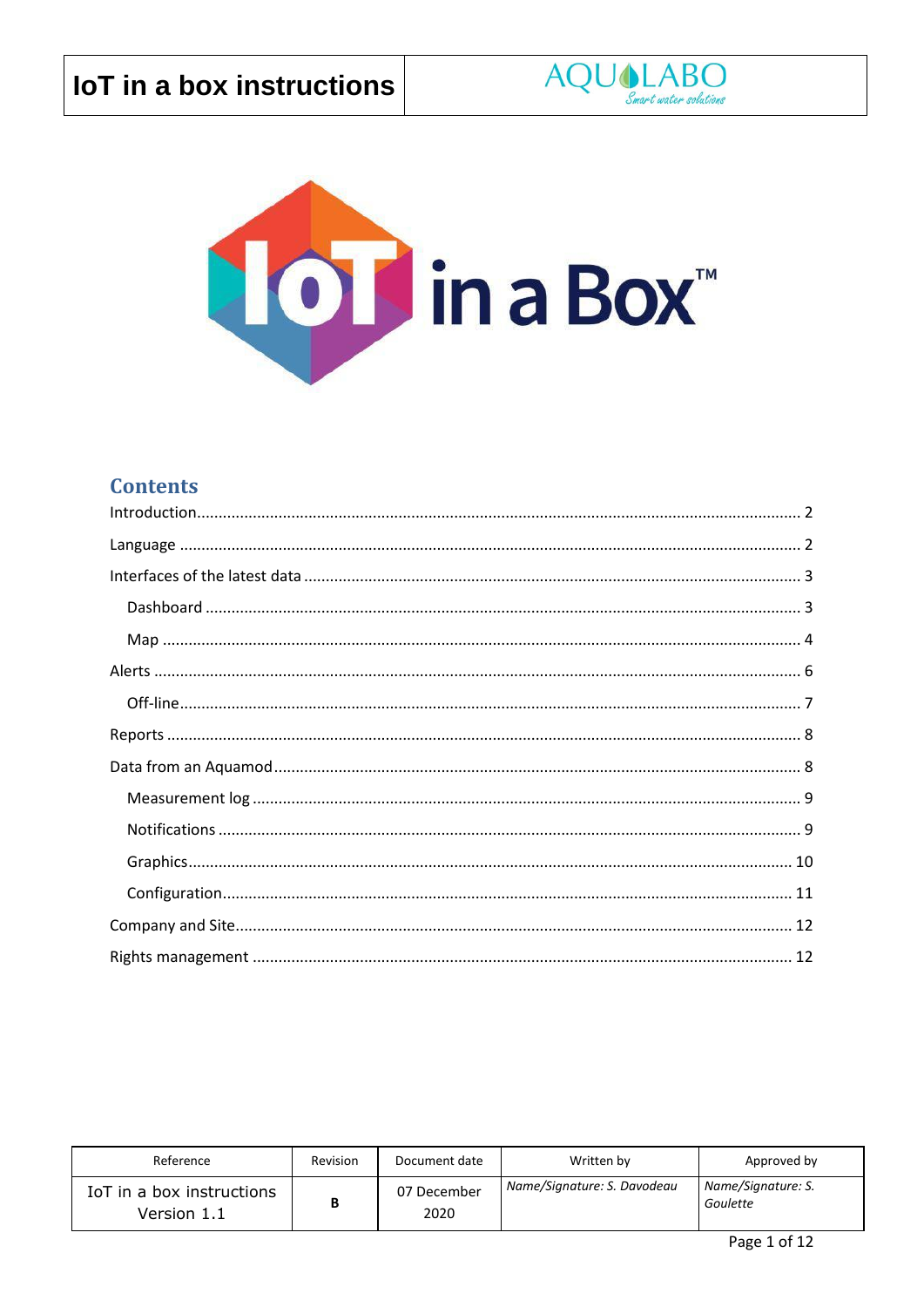

#### <span id="page-1-0"></span>**Introduction**

IoT in a box is by Mydevices. This corporate solution offers many advantages, the main points of which are:

- 1. Customer Service by Mydevices
- 2. A more streamlined interface
- 3. A more visual, "map" interface is available
- 4. Optimal data management (data download and graphical display)
- 5. Advanced alerts, including the addition of a 'no communication' alert.
- 6. Managing rights of users of the solution. The interface consists of two entities, the company and the site. The former thoroughly compartmentalizes the data, while the latter compartmentalizes the alerts. Scrutiny rights can be assigned to a site or a company.
- 7. Integration of the solution into other IoT interfaces. Data can actually be redirected to platforms such as: Microsoft, Google and Amazon.

#### <span id="page-1-1"></span>**Language**

IoT in a box does not currently offer languages other than English. However, there is the Google Translate web page (Chrome browser native plug-in).

i iotinabox.mydevices.com/manage/list

| Reference                                | Revision | Document date       | Written by                  | Approved by                    |
|------------------------------------------|----------|---------------------|-----------------------------|--------------------------------|
| IoT in a box instructions<br>Version 1.1 | В        | 07 December<br>2020 | Name/Signature: S. Davodeau | Name/Signature: S.<br>Goulette |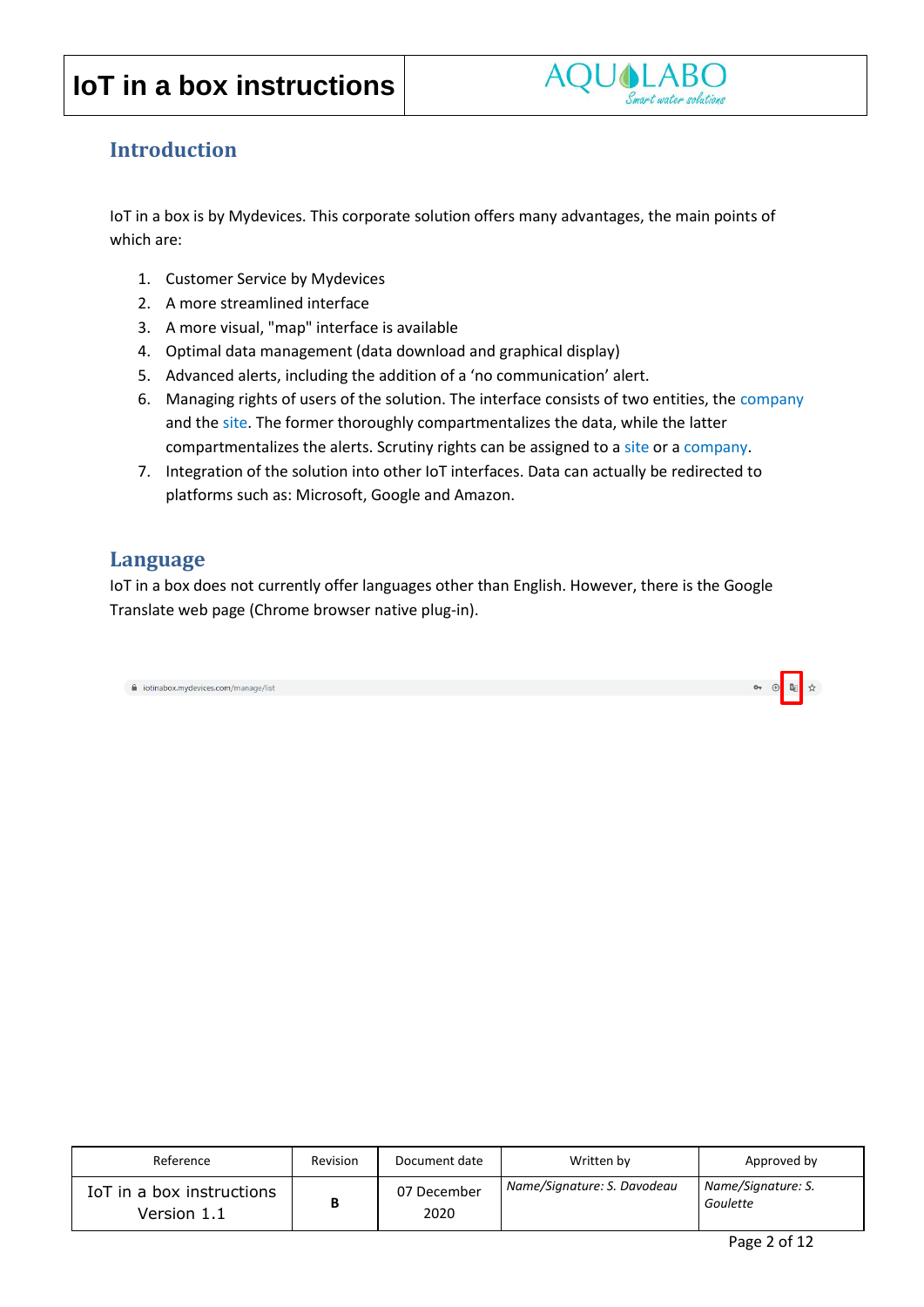

### <span id="page-2-0"></span>**Interfaces of the latest data**

#### <span id="page-2-1"></span>**Dashboard**

|                      | A "Company"                                      |                                                                                 |                                | Latest values sent by the AquaMod.           |                                |                      |                                     |                                    |             |
|----------------------|--------------------------------------------------|---------------------------------------------------------------------------------|--------------------------------|----------------------------------------------|--------------------------------|----------------------|-------------------------------------|------------------------------------|-------------|
| Aqualabo<br>Aqualabo | A "Site"                                         | Rue Michel Marion, Caudan, 56850, France                                        |                                | The displayed tiles can be<br>configured.    |                                |                      |                                     |                                    | Menu $\vee$ |
| Compte client        | Compte client test                               | 115 Rue Michel Marion, Caudan, 56850, France                                    |                                |                                              |                                |                      |                                     |                                    | Menu $\vee$ |
| Ø                    | Waste / Sewage Plant<br>C4E<br>70b3d549928666e2  | WiFi Status:<br>Temperature:<br>$15.4^{\circ}$ C<br>Off                         | System:<br>OK<br>$15.0$ min(s) | Acquisition Period (Min.)<br>Memory:<br>65%  | Conductivity.<br>0.0µS/cm      | Salinity:<br>0.0g/kg | 12/03/2020 06:20:38 PM UTC+1        | .ull                               | 100.0%      |
|                      | Waste / Sewage Plant<br>CTZN<br>70b3d54992f56eb2 | Temperature:<br>WiFi Status:<br>$16.2^{\circ}$ C<br>Off                         | System:<br>OK<br>$15.0$ min(s) | Acquisition Period (Min.):<br>Memory:<br>65% | Conductivity:<br>$0.0\mu$ S/cm | Salinity:<br>0.0g/kg | 12/03/2020 06:18:45 PM UTC+1        | . nl                               | 100.0%      |
| Sales team           |                                                  |                                                                                 |                                |                                              |                                |                      |                                     |                                    |             |
|                      | Sales team                                       | 115 Rue Michel Marion, Caudan, Bretagne 56850, France                           |                                |                                              |                                |                      |                                     | A Alerts                           | Menu $\vee$ |
| Ø                    | Outlet<br>ORP<br>70b3d5499d16c23c                | Acquisition Period (Min.):<br>Temperature:<br>$15.7^{\circ}$ C<br>$15.0$ min(s) | Memory:<br>67%                 | Redox:<br>243 mV                             |                                |                      | $\mathbf{1}$<br>12/03/20<br>2       | 由 Sensor Map                       |             |
| $\bullet$            | Pool 1<br>PHEHT<br>70b3d5499b3619fa              | WiFi Status:<br>Temperature:<br>Off<br>59.9°F                                   | System:<br>OK<br>$15.0$ min(s) | Acquisition Period (Min.):<br>Memory:<br>66% | pH:<br>4.5pH                   | Redox:<br>391 mV     | 3<br>12/03/202<br>$\left( 4\right)$ | <b>B</b> Reports<br>& Integrations |             |
|                      |                                                  |                                                                                 |                                |                                              |                                |                      | 5                                   | + Add Gateway<br>+ Add Device      |             |
|                      |                                                  | Black: Name of the AquaMod that                                                 |                                |                                              |                                |                      | $\bullet$<br>$\overline{7}$         | <b>Add Contact</b>                 |             |
|                      | can be edited in settings                        |                                                                                 |                                |                                              |                                |                      |                                     |                                    |             |
|                      | Gray: Type of sensor linked to<br>AquaMod        |                                                                                 |                                |                                              |                                |                      |                                     |                                    |             |

- 1. To access the alerts configuration of this site
- 2. To access the "Map" interface of this company
- 3. To access this company's Report
- 4. To access the Integration pane for this company
- 5. To add a Gateway to this site
- 6. To add an Aquamod to this site
- 7. To add a contact that can view/modify this  $company's site(s)$

|             | To choose the default<br>page |        |   |                                                         |  |         |
|-------------|-------------------------------|--------|---|---------------------------------------------------------|--|---------|
|             | <b>OD</b> in a Boxy           |        |   | MANAGE COMPANIES & LOCATIONS CONTACTS INTEGRATIONS HELP |  | ACCOUNT |
| List $\sim$ |                               | Search | Q |                                                         |  |         |

| Reference                                | Revision | Document date       | Written by                  | Approved by                    |
|------------------------------------------|----------|---------------------|-----------------------------|--------------------------------|
| IoT in a box instructions<br>Version 1.1 |          | 07 December<br>2020 | Name/Signature: S. Davodeau | Name/Signature: S.<br>Goulette |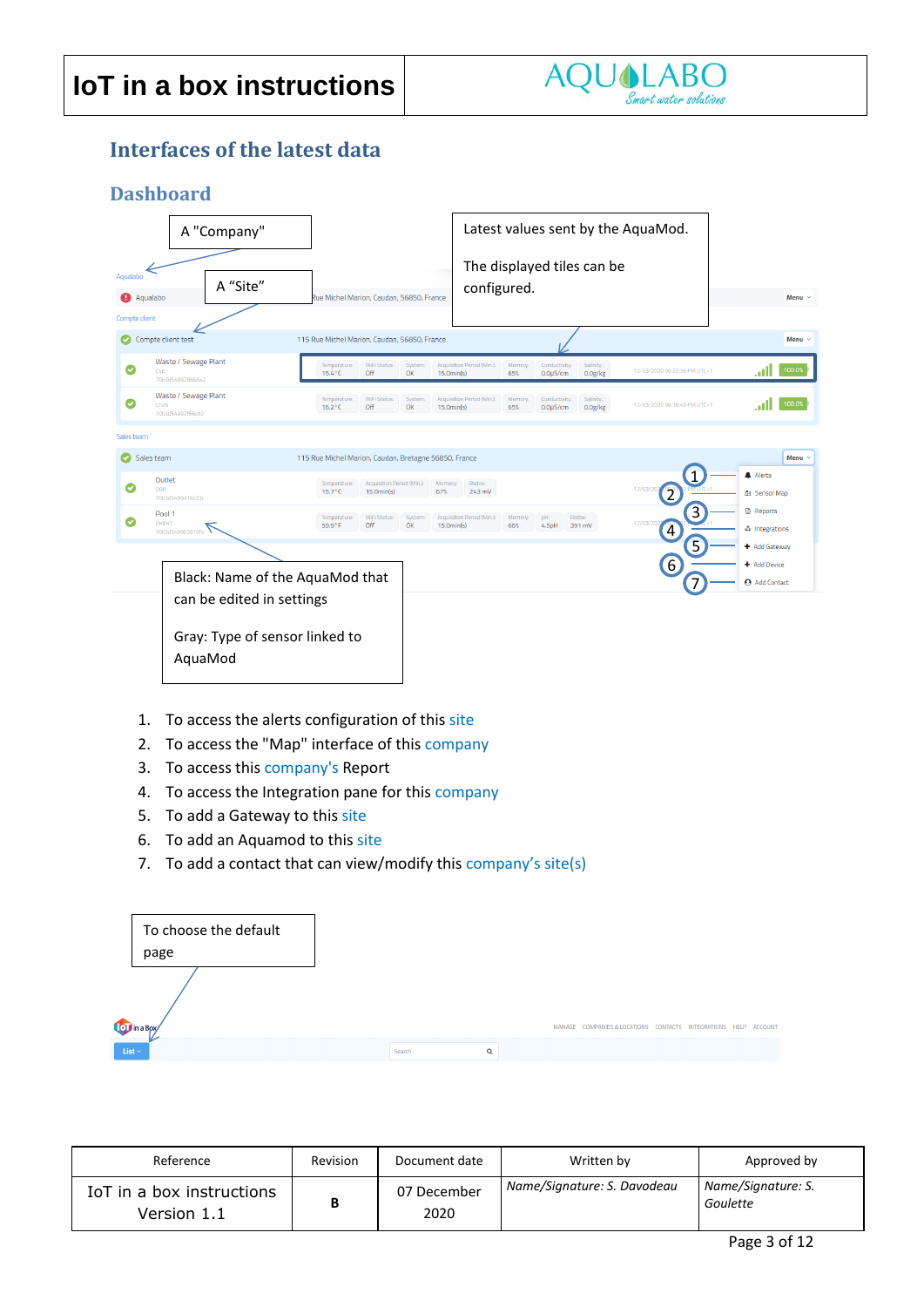

#### <span id="page-3-0"></span>**Map**



| Reference                                | Revision | Document date       | Written by                  | Approved by                    |
|------------------------------------------|----------|---------------------|-----------------------------|--------------------------------|
| IoT in a box instructions<br>Version 1.1 | B        | 07 December<br>2020 | Name/Signature: S. Davodeau | Name/Signature: S.<br>Goulette |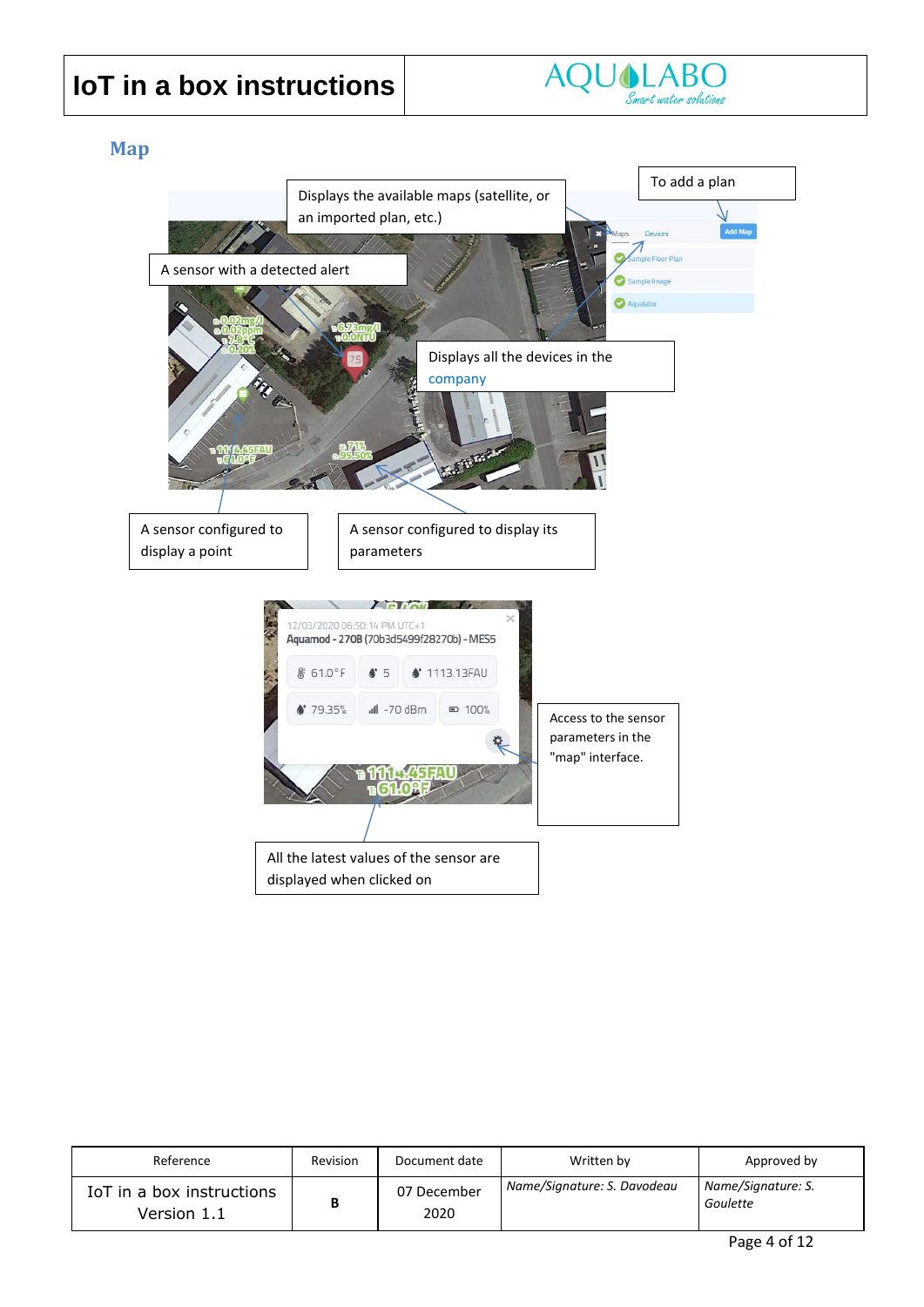

|                                                                   |                                      | Customize Ma                                                         | To choose the settings to be        |
|-------------------------------------------------------------------|--------------------------------------|----------------------------------------------------------------------|-------------------------------------|
| Customize Marker<br>If you want a "point" display                 |                                      | Choose Marker Type<br>Sensor Data<br>$Pin + Icon$                    | Custom Image                        |
| Choose Marker Type<br>Sensor Data<br>Custom Image<br>$Pin + lcm$  | To configure a "Data on Map" display | Choose Data Point(s)<br>Temperature, Turbidity                       |                                     |
| Pin Style & Color<br>Style 1<br>Preview<br>Alert<br>Good          |                                      | Acquisition Period (Min.)<br>Memory<br>Sludge Blanket                | Two parameters will be<br>displayed |
| റ<br>Animation & Sound                                            |                                      | Suspended Solid<br>System                                            |                                     |
| Animate marker (on alert)<br>Animate marker with sound (on alert) |                                      | Temperature<br>Turbidity<br>WiFi Status                              | v<br>◡                              |
| No animation or sound                                             |                                      | Animation & Sound                                                    |                                     |
| Apply Settings to Other Devices:<br><b>Devices</b><br>÷           |                                      | Animate marker (on alert)<br>Animate marker with sound (on alert)    |                                     |
| Save<br>Cancel                                                    |                                      | No animation or sound<br>Apply Settings to Other Devices:<br>Dovices |                                     |

| Reference                                | Revision | Document date       | Written by                  | Approved by                    |
|------------------------------------------|----------|---------------------|-----------------------------|--------------------------------|
| IoT in a box instructions<br>Version 1.1 | B        | 07 December<br>2020 | Name/Signature: S. Davodeau | Name/Signature: S.<br>Goulette |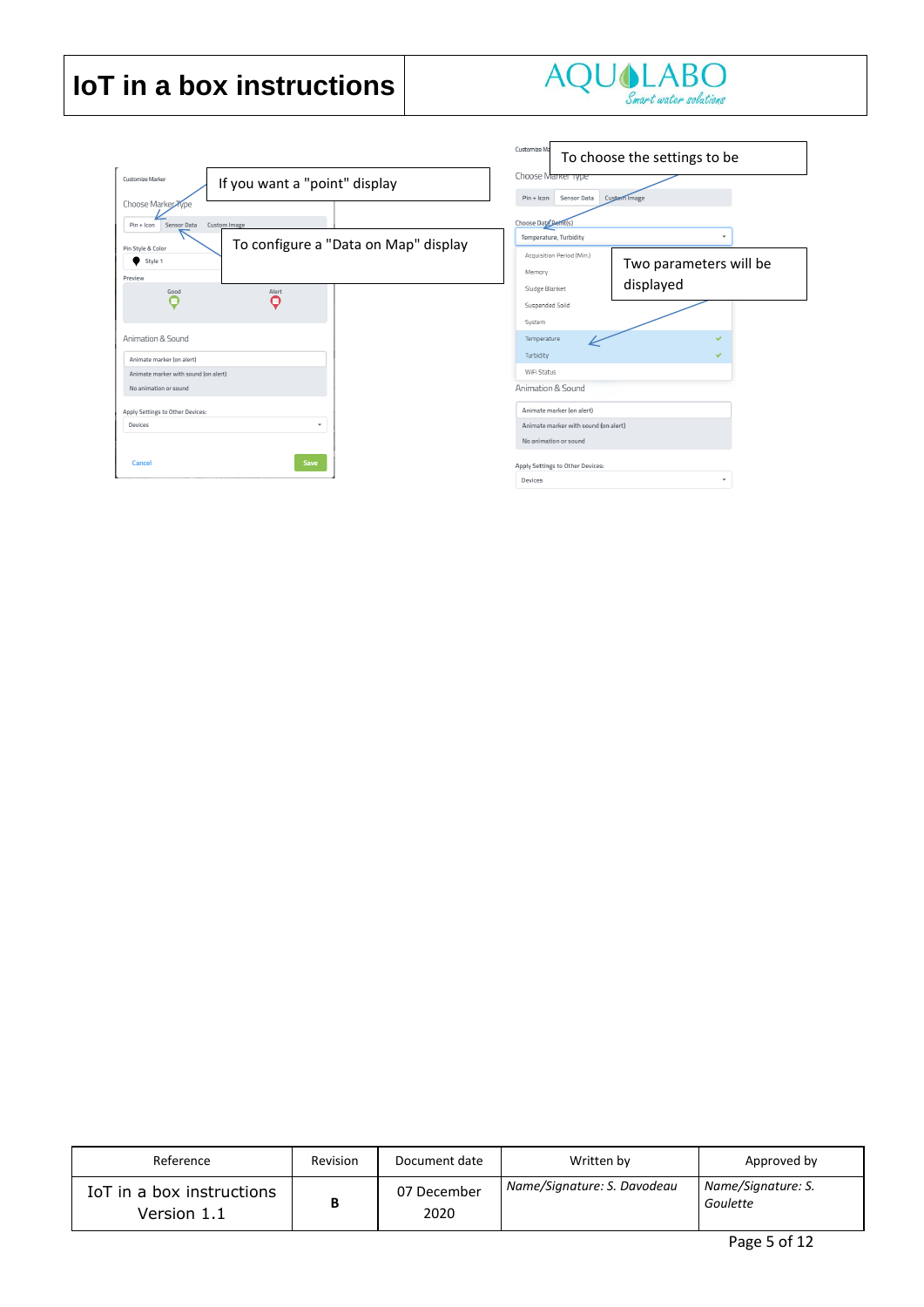

#### <span id="page-5-0"></span>**Alerts**

Alerts are compartmentalized by site. They are managed on a site-by-site basis, so then the same alert can be applied to all devices at the same site.

| To access click on the $\bigcup_{n=1}^{\infty}$ as seen in the image displaying the Dashboard.       |                                                          |                              |                                      |                   |                                                                             |                      |                 |  |  |  |
|------------------------------------------------------------------------------------------------------|----------------------------------------------------------|------------------------------|--------------------------------------|-------------------|-----------------------------------------------------------------------------|----------------------|-----------------|--|--|--|
|                                                                                                      |                                                          | Button to create a new alarm |                                      |                   |                                                                             |                      |                 |  |  |  |
| Compte client<br>< Manage                                                                            | Compte client test - 115 Rue Michel Mar ~                |                              |                                      |                   |                                                                             |                      |                 |  |  |  |
| <b>Device Alerts</b>                                                                                 |                                                          | Search                       | Q                                    |                   |                                                                             | <b>Create Alert</b>  |                 |  |  |  |
|                                                                                                      |                                                          |                              |                                      |                   |                                                                             | Turn all alerts: ON  |                 |  |  |  |
| <b>Status</b><br>Name                                                                                | Type                                                     |                              | <b>Last Run</b>                      |                   | <b>Times Run</b>                                                            | <b>Actions</b>       |                 |  |  |  |
| O Normal                                                                                             | Waste / Sewage Plant Battery Alert<br>Battery            |                              | 11/16/2020 03:56:07 PM UTC+1         |                   | 5                                                                           |                      |                 |  |  |  |
|                                                                                                      | Pencil to edit an existing alarm                         |                              |                                      |                   |                                                                             |                      |                 |  |  |  |
|                                                                                                      |                                                          |                              |                                      |                   | The alarm is currently deactivated, it can<br>be activated by clicking here |                      |                 |  |  |  |
| Choice of the "main" sensor from the<br>sensors at this site<br><b>Create Alert</b><br><b>DEVICE</b> | Choice of the parameter on which to<br><b>ALERT NAME</b> |                              |                                      |                   |                                                                             |                      |                 |  |  |  |
| Waste / Sewage Plant (70b3d54992f56eb2) - CTZN                                                       |                                                          | Salinity                     |                                      | ▼                 | <b>Waste / Sewage Plant Salinity Alert</b>                                  |                      |                 |  |  |  |
| <b>Conditions</b>                                                                                    |                                                          |                              |                                      |                   | Name of this alert.                                                         |                      |                 |  |  |  |
| Threshold above:                                                                                     |                                                          | g/kg                         |                                      |                   |                                                                             |                      |                 |  |  |  |
| Threshold below:                                                                                     |                                                          | g/kg                         |                                      |                   | More detailed rules                                                         |                      |                 |  |  |  |
| Reading(s) in a row before alert is sent:                                                            | 1                                                        |                              |                                      |                   |                                                                             |                      |                 |  |  |  |
| <b>Rules (optional)</b><br><b>Notify Contact</b>                                                     | To add contacts notified during the alert                |                              | ed any rules. Add a rule? (optional) |                   |                                                                             | <b>Add Recipient</b> | <b>Add Rule</b> |  |  |  |
| sam dav                                                                                              |                                                          | samuel.davodeau@aqualabo.fr  |                                      |                   | 0786504820                                                                  |                      | o               |  |  |  |
| Aqualabo R&D                                                                                         |                                                          | aquaconnect@aqualabo.fr      |                                      |                   | +33786504820                                                                |                      | o               |  |  |  |
| Apply settings to other devices<br><b>Choose Devices:</b>                                            | $\leftarrow$<br><b>Devices</b>                           |                              | ۰                                    | should also apply | Other Aquamod, for whom this alert                                          |                      |                 |  |  |  |

| Reference                                | Revision | Document date       | Written by                  | Approved by                    |
|------------------------------------------|----------|---------------------|-----------------------------|--------------------------------|
| IoT in a box instructions<br>Version 1.1 |          | 07 December<br>2020 | Name/Signature: S. Davodeau | Name/Signature: S.<br>Goulette |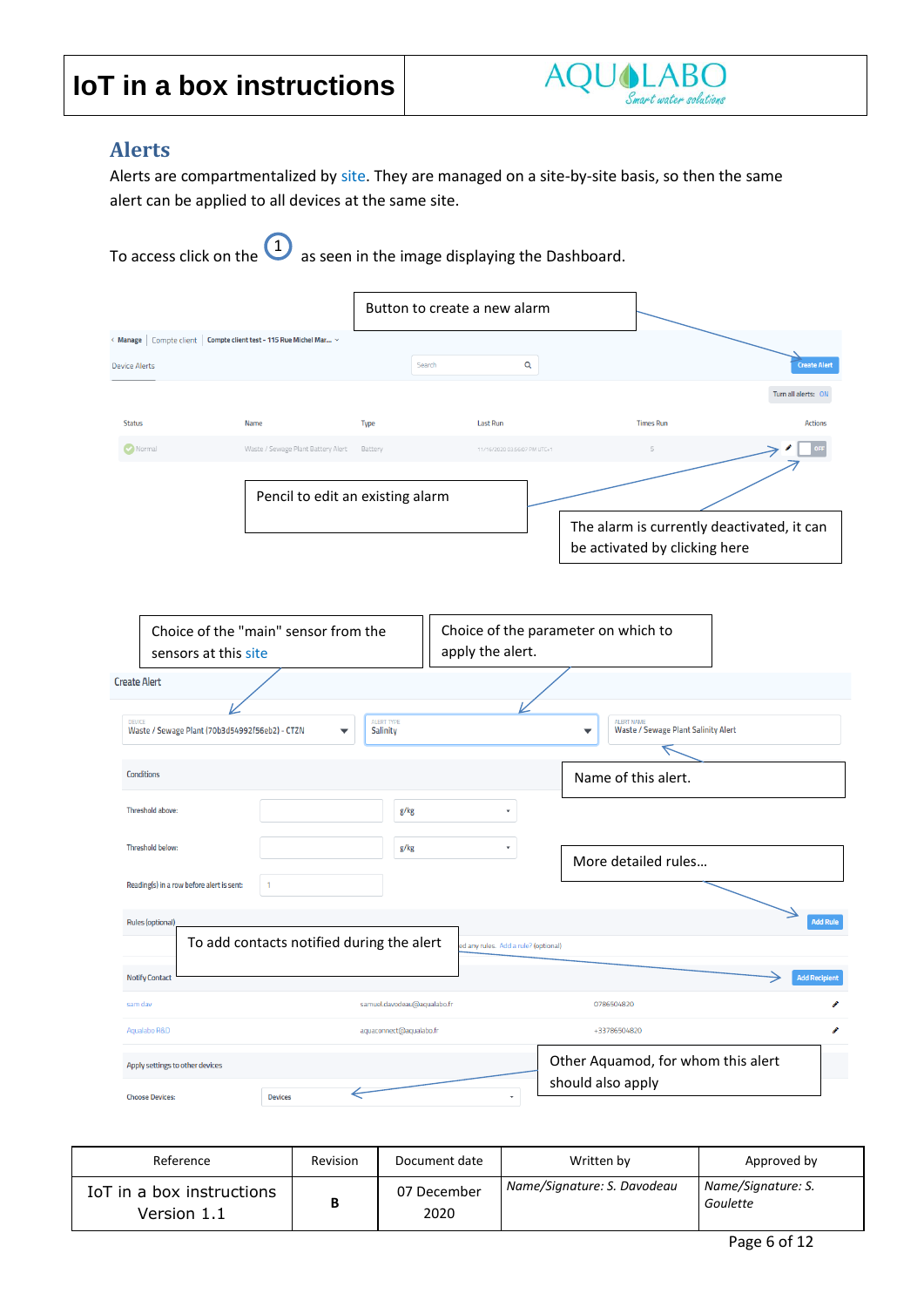

#### <span id="page-6-0"></span>**Off-line**

There is a special type of alert to indicate that the sensor has no data. This alert is extremely convenient and is required for virtually any sensor. This alert detects a problem on the AquaMod (battery?), waves (change no longer enabling the correct transmission of LoraWan waves) or gateway.

It is therefore advisable to set the alert to 2.5 times the transmission interval. This prevents an alert for device handling, or any other exceptional event that prevented the signal from being transmitted properly.

Since this alert is entirely sensor independent, it has been separated from other alerts.

|                      |                                                                      |                | Specific tab for these alerts. |        |                       |                                 |                      |                     |
|----------------------|----------------------------------------------------------------------|----------------|--------------------------------|--------|-----------------------|---------------------------------|----------------------|---------------------|
| <b>To T</b> in a Box |                                                                      |                |                                | MANAGE | COMPANIES & LOCATIONS | CONTACTS<br><b>INTEGRATIONS</b> | <b>HELP</b>          | <b>ACCOUNT</b>      |
|                      | < Manage   Compte client   Compte client Vest - 115 Rue Michel Mar v |                |                                |        |                       |                                 |                      |                     |
| <b>Sensor Alerts</b> | Offline Alerts                                                       |                | Search                         | Q      |                       |                                 |                      | <b>Create Alert</b> |
|                      |                                                                      |                |                                |        |                       |                                 | Turn all alerts: OFF |                     |
| <b>Status</b>        | Name                                                                 | Type           | <b>Last Run</b>                |        | <b>Times Run</b>      |                                 |                      | <b>Actions</b>      |
| Normal               | Waste / Sewage Plant Online/Offline<br>Alert                         | Online/Offline | ۰                              |        | $\mathbf{0}$          |                                 | I                    |                     |

Apart from this specific tab, its creation, modification and deletion are similar to other alerts.

| Reference                                | Revision | Document date       | Written by                  | Approved by                    |
|------------------------------------------|----------|---------------------|-----------------------------|--------------------------------|
| IoT in a box instructions<br>Version 1.1 | B        | 07 December<br>2020 | Name/Signature: S. Davodeau | Name/Signature: S.<br>Goulette |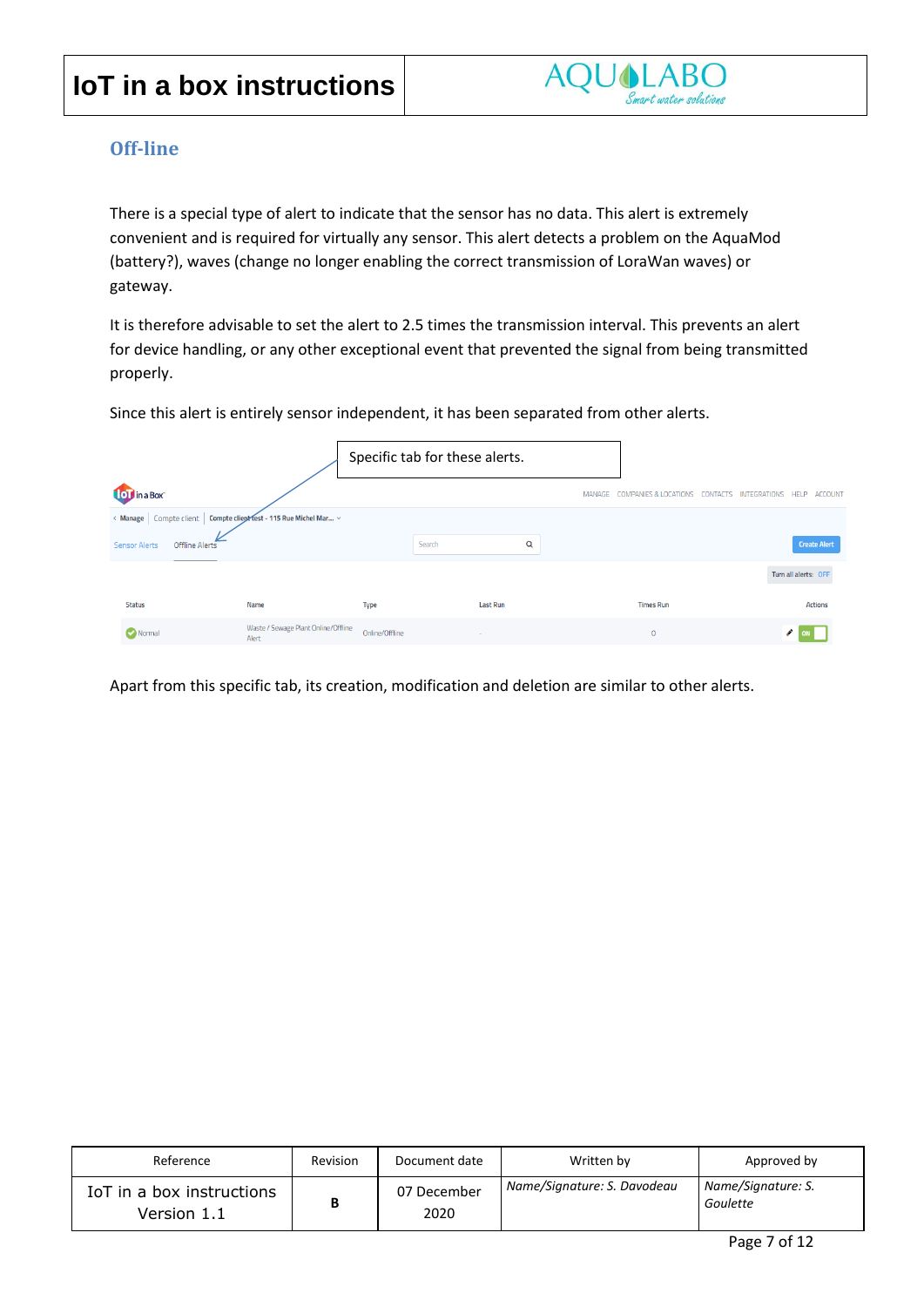#### <span id="page-7-0"></span>**Reports**

The reports are common to all sites in a company. To access it, you will need to click on the  $\overline{\text{2}}$  in the menu of one of the company's sites.

Reports are sent by email to the "recipients". The report, in PDF format, will contain all the information from all selected sensors, over the selected interval.

| <b>Schedule Reports</b>                      | Although there are several reports, the<br>"Summary report," is the one to be given<br>preference.                                                    |                      |
|----------------------------------------------|-------------------------------------------------------------------------------------------------------------------------------------------------------|----------------------|
| ↙<br><b>REPORTS</b><br><b>Summary Report</b> | <b>REPORT NAME</b><br><b>LOCATIONS</b><br><b>Compte client test Summary Report</b><br>Compte client test - 115 Rue Michel Marion, Caudan, 56850,<br>▼ |                      |
| Frequency                                    |                                                                                                                                                       |                      |
| <b>Send Report:</b>                          | Please choose<br>۰                                                                                                                                    |                      |
| <b>Custom Message:</b>                       |                                                                                                                                                       |                      |
| <b>Devices &amp; Reading Times</b>           |                                                                                                                                                       |                      |
| <b>Choose Devices:</b>                       | All devices<br>۰                                                                                                                                      |                      |
| Recipients                                   |                                                                                                                                                       | <b>Add Recipient</b> |
| sam day                                      | samuel.davodeau@aqualabo.fr                                                                                                                           | ℐ                    |
| Agualabo R&D                                 | aquaconnect@aqualabo.fr                                                                                                                               | o                    |

#### <span id="page-7-1"></span>**Data from an Aquamod**

To access the various data specific to an AquaMod, click on its entry in the dashboard.

| Aqualabo          |                                                         |                                                                                                                                                                                                                                     |                                    |
|-------------------|---------------------------------------------------------|-------------------------------------------------------------------------------------------------------------------------------------------------------------------------------------------------------------------------------------|------------------------------------|
| <b>A</b> Aqualabo |                                                         | 115 Rue Michel Marion, Caudan, 56850, France                                                                                                                                                                                        | Menu $\sim$                        |
| Compte client     |                                                         |                                                                                                                                                                                                                                     |                                    |
| $\bullet$         | Compte client test                                      | 115 Rue Michel Marion, Caudan, 56850, France                                                                                                                                                                                        | Menu $\vee$                        |
| Ø                 | Waste / Sewage Plant<br>C4E<br>70b3d569928666e2         | WiFi Status:<br>Acquisition Period (Min.):<br>System:<br>Memory:<br>Conductivity:<br>Salinity:<br>Temperature:<br>12/03/2020 06:20:38 PM UTC+1<br>$15.4^{\circ}$ C<br>Off<br>OK<br>15.0min(s)<br>65%<br>0.0uS/cm<br>0.0g/kg         | 100.0%<br>.nl                      |
| Ø                 | Waste / Sewage Plant<br><b>CTZN</b><br>70b3d54992f56eb2 | WiFi Status:<br>System<br>Acquisition Period (Min.):<br>Salinity:<br>Temperature:<br>Memory:<br>Conductivity:<br>12/03/2020 06:18:45 PM UTC+1<br>Off<br>$16.2^{\circ}$ C<br>OK<br>$15.0$ min(s)<br>65%<br>$0.0$ u $S/cm$<br>0.0g/kg | 100.0%<br>.ull                     |
| Sales team        |                                                         |                                                                                                                                                                                                                                     |                                    |
| ø                 | Sales team                                              | 115 Rue<br>Click on the input line to access the                                                                                                                                                                                    | Menu $\vee$                        |
| Ø                 | Outlet<br>ORP<br>70b3d5499d16c23c                       | menus dedicated to this Aquamod<br>12/03/2020 06:11:52 PM UTC+1                                                                                                                                                                     | A Alerts<br>由 Sensor Map           |
| Ø                 | Pool 1<br>PHEHT<br>70b3d5499b3619fa                     | WiFi Status:<br>Acquisition Period (Min.):<br>Temperature:<br>System:<br>Memory:<br>pH:<br>Redox:<br>12/03/2020 06:11:31 PM UTC+1<br>59.9°F<br>Off<br>OK<br>15.0min(s)<br>66%<br>4.5pH<br>391 mV                                    | <b>B</b> Reports<br>& Integrations |
|                   |                                                         |                                                                                                                                                                                                                                     | + Add Gateway                      |
|                   |                                                         |                                                                                                                                                                                                                                     | + Add Device                       |
|                   |                                                         |                                                                                                                                                                                                                                     | Add Contact                        |

| Reference                                | <b>Revision</b> | Document date       | Written by                  | Approved by                    |
|------------------------------------------|-----------------|---------------------|-----------------------------|--------------------------------|
| IoT in a box instructions<br>Version 1.1 | в               | 07 December<br>2020 | Name/Signature: S. Davodeau | Name/Signature: S.<br>Goulette |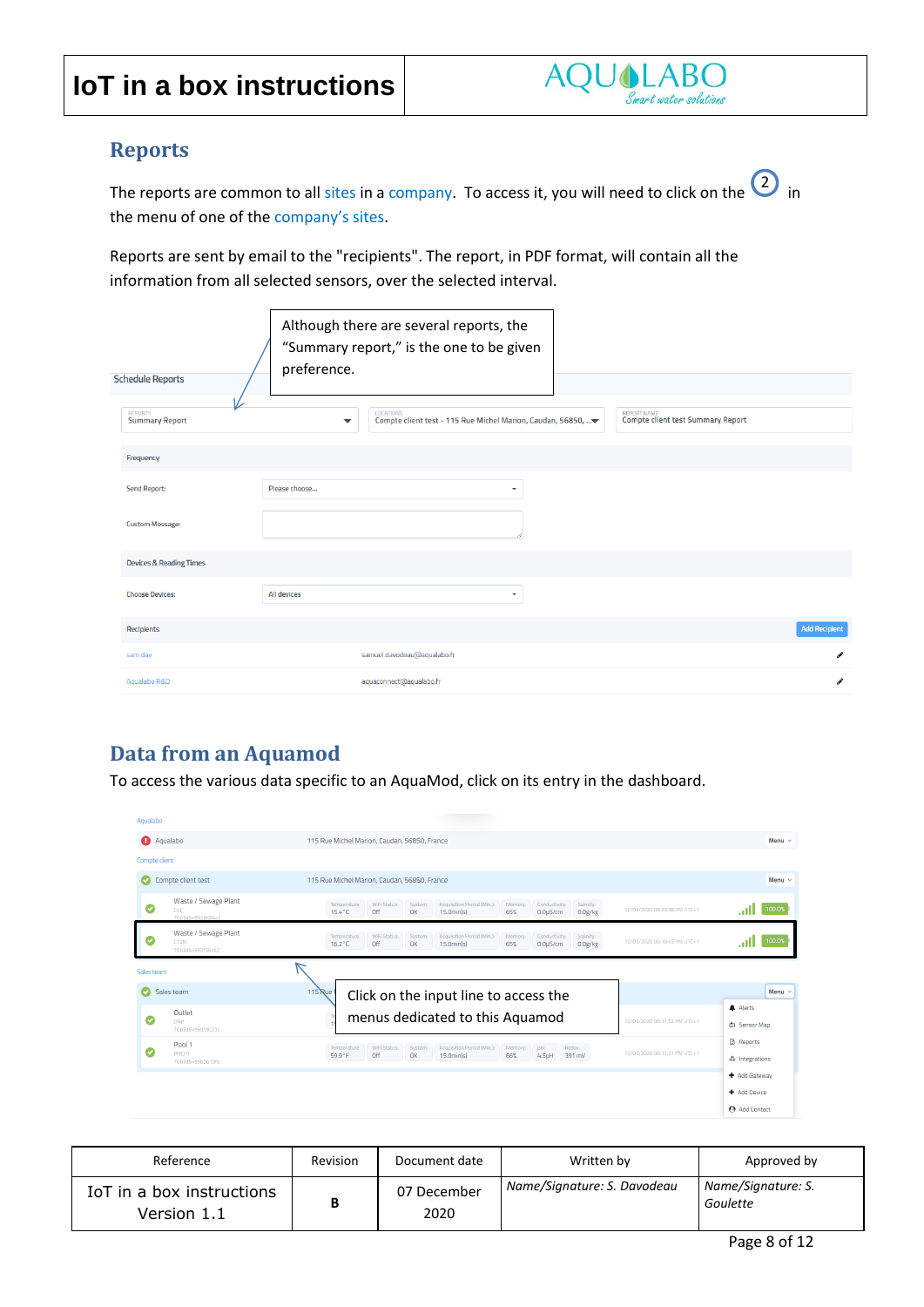

#### <span id="page-8-0"></span>**Measurement log**

This is the first tab after clicking on an AquaMod

|                                 |                             |                                             |                                   | The summary banner can be displayed   |                          |                |
|---------------------------------|-----------------------------|---------------------------------------------|-----------------------------------|---------------------------------------|--------------------------|----------------|
| History<br><b>Notifications</b> | <b>Settings</b><br>Chart    |                                             |                                   |                                       |                          |                |
|                                 |                             | ${\sf W}$<br>M<br>$\mathsf D$               | 3M 6M YR Custom                   | Download                              |                          |                |
|                                 |                             |                                             | Summary $\sim$                    |                                       |                          |                |
| Readings: 93                    |                             | Alerts: 0                                   |                                   | Corrective Action 0 actions   0 notes |                          |                |
| Min                             |                             | Max                                         |                                   | Average                               |                          |                |
| Temperature<br>57.4°F           | Suspended Solid<br>4        | Temperature<br>$60.8^{\circ}$ F             | Suspended Solic<br>$\overline{5}$ | The amount of data to be displayed    |                          |                |
| Turbidity<br>1107.4FAU          | Sludge Blanket<br>79.11%    | Turbidity<br>1129.6FAU                      | Sludge Blanket<br>79.44%          | turbiaity<br>1114.5FAU                | Siudge Bianket<br>79.33% |                |
|                                 |                             |                                             |                                   |                                       |                          |                |
| <b>Date</b>                     | Reading                     |                                             |                                   |                                       | Signal                   | <b>Battery</b> |
| 12/07/2020 02:43:27 PM UTC+1    | Temperature:<br>59.0°F<br>5 | Suspended Solid:<br>Turbidity:<br>1115.0FAU | Sludge Blanket:<br>79.33%         |                                       | $-70$ dBm                | 100%           |
| 12/07/2020 02:28:30 PM UTC+1    | Temperature:<br>59.0°F<br>4 | Suspended Solid:<br>Turbidity:<br>1112.2FAU | Sludge Blanket:<br>79.37%         |                                       | $-66$ dBm                | 100%           |
|                                 | frame.                      | Each line represents receipt of a data      |                                   |                                       |                          |                |

#### <span id="page-8-1"></span>**Notifications**

This tab allows you to view all the alerts that this sensor has been subject to.

A problem solving procedure can also be added to an alert, in order to notify another worker, of the action that has been taken.

| <b>Notifications</b><br>History | <b>Settings</b><br>Chart |                  | W<br>D.                     | M 3M 6M YR Custom                                            | The action taken to correct the error can<br>be chosen. This action will then be<br>visible on the dashboard. |                              |
|---------------------------------|--------------------------|------------------|-----------------------------|--------------------------------------------------------------|---------------------------------------------------------------------------------------------------------------|------------------------------|
|                                 |                          |                  |                             | Summary $\sim$                                               |                                                                                                               |                              |
| Notifications Sent: 2           |                          |                  | Alerts: 6                   |                                                              | Corrective Action 0 actions   0 notes                                                                         |                              |
| Date                            | Type                     | Reading          | <b>Recipients</b>           | <b>Action Taken</b>                                          | <b>Notes</b>                                                                                                  | Acknowledged                 |
| 12/08/2020 10:37:20 AM UTC+1    | Battery                  | Battery:<br>100% | frederic Bellouard, sam day | <b>Choose Corrective Action</b>                              | €<br>٠                                                                                                        | 12/08/2020 10:37:20 AM UTC+1 |
| 11/16/2020 03:56:07 PM UTC+1    | Battery                  | Battery:<br>100% |                             | None<br>Called 911                                           | B<br>◢                                                                                                        | 11/16/2020 03:56:07 PM UTC+1 |
| 11/16/2020 03:41:11 PM UTC+1    | Battery                  | Battery:<br>100% |                             | <b>Called Maintenance</b><br><b>Closed Door</b>              | ◢<br>€<br>i                                                                                                   | 11/16/2020 03:41:11 PM UTC+1 |
| 11/16/2020 03:26:14 PM UTC+1    | Battery                  | Battery:<br>100% |                             | <b>Diffused situation</b><br><b>Choose Corrective Action</b> | ◢<br>B<br>$\overline{\phantom{a}}$                                                                            | 11/16/2020 03:26:14 PM UTC+1 |
|                                 |                          |                  |                             | Each line represents a triggered alert.                      |                                                                                                               |                              |

| Reference                                | Revision | Document date       | Written by                  | Approved by                    |
|------------------------------------------|----------|---------------------|-----------------------------|--------------------------------|
| IoT in a box instructions<br>Version 1.1 | B        | 07 December<br>2020 | Name/Signature: S. Davodeau | Name/Signature: S.<br>Goulette |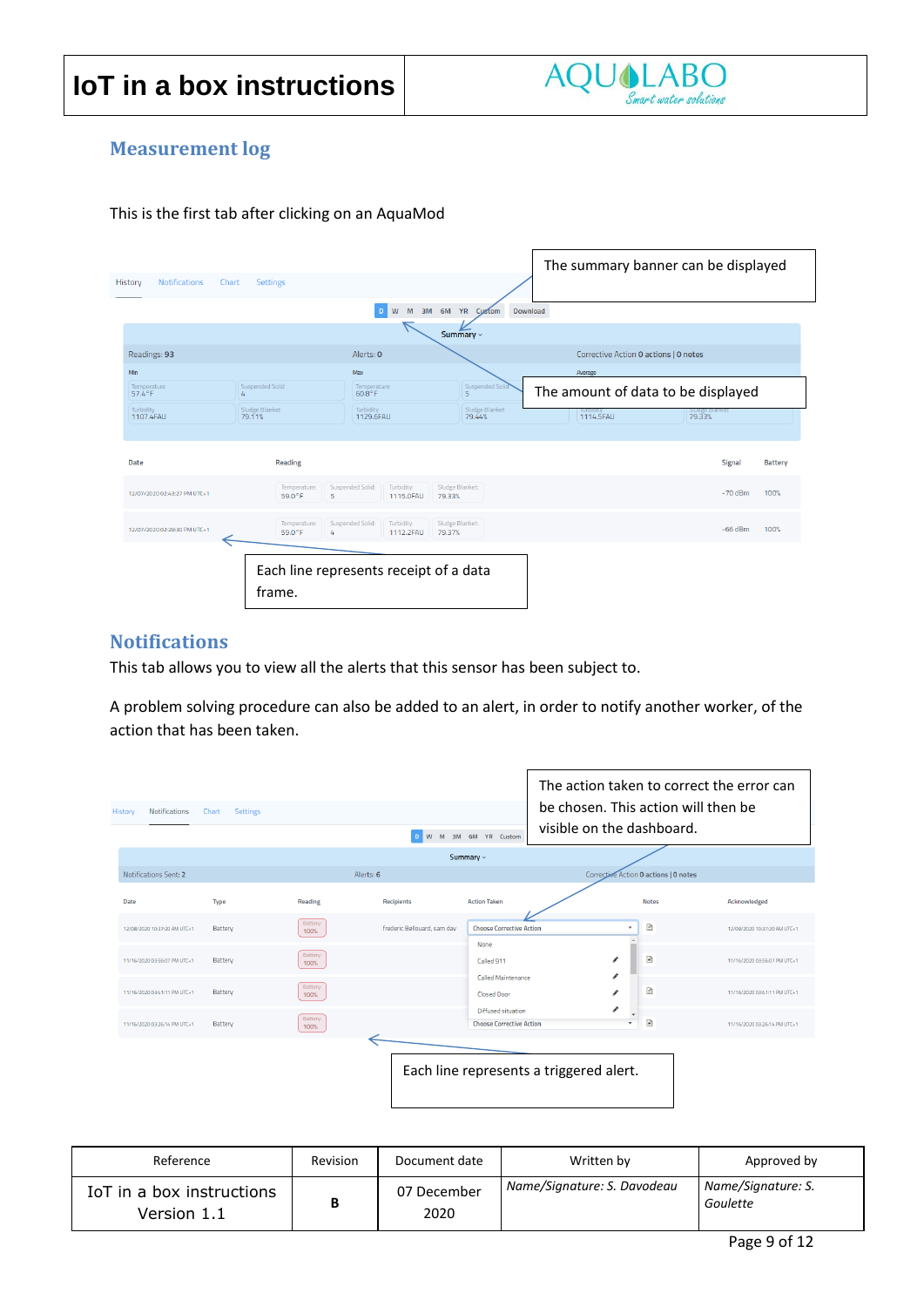|  |  | <b>IoT</b> in a box instructions |  |
|--|--|----------------------------------|--|
|  |  |                                  |  |



|            | VUUJUJ4YYZ0000EZ                        |                  |
|------------|-----------------------------------------|------------------|
|            | Waste / Counse Dlast                    | Temperature:     |
| Ð          | 12/08/2020 10:37:20 AM UTC+1            | $13.4^{\circ}$ C |
|            | Battery: 100%                           |                  |
|            | Recipients: frederic Bellouard, sam dav |                  |
| Sales team | <b>Closed Door</b><br>ا≣ا               |                  |
|            |                                         |                  |

#### <span id="page-9-0"></span>**Graphics**

Tab to view the data in a graphical format.



| Reference                                | Revision | Document date       | Written by                  | Approved by                    |
|------------------------------------------|----------|---------------------|-----------------------------|--------------------------------|
| IoT in a box instructions<br>Version 1.1 | В        | 07 December<br>2020 | Name/Signature: S. Davodeau | Name/Signature: S.<br>Goulette |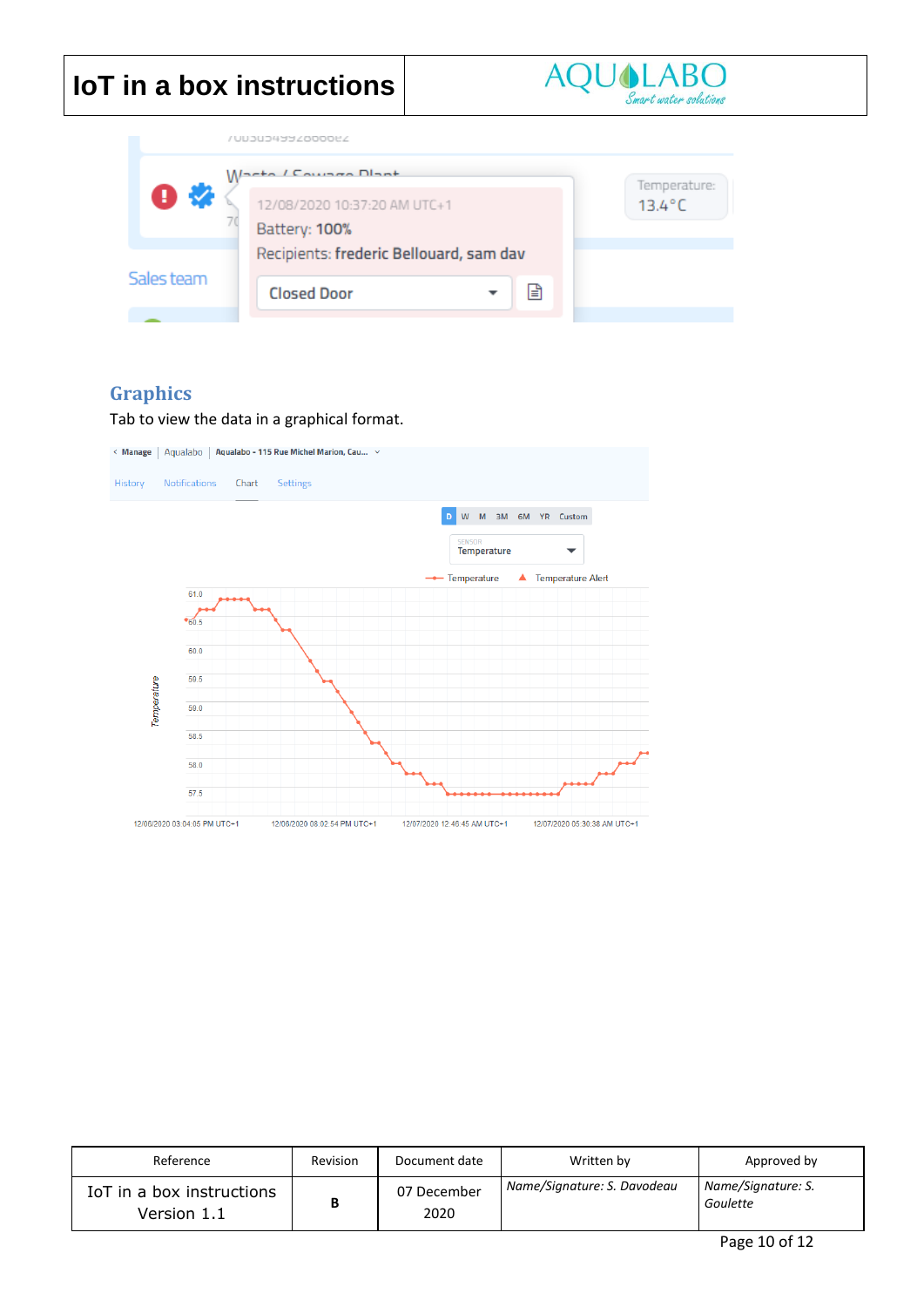

| Aqualabo<br>< Manage<br><b>Notifications</b><br>History       | Aqualabo - 115 Rue Michel Marion, Cau ><br>Settings<br>Chart | Name of the AquaMod                                                                                            |  |  |  |  |
|---------------------------------------------------------------|--------------------------------------------------------------|----------------------------------------------------------------------------------------------------------------|--|--|--|--|
| <b>Device Name:</b>                                           | Aquamod - 270B                                               | If the AquaMod is replace, but the new<br>one has the same type of Ponsel sensor                               |  |  |  |  |
| <b>Device ID:</b>                                             | 70b3d5499f28270b                                             | <b>Replace Device</b>                                                                                          |  |  |  |  |
| Type:                                                         | MES <sub>5</sub>                                             | Chosen parameters "kept" by the<br>interface. As the note on the left<br>indicates, the data will no longer be |  |  |  |  |
| <b>Device Use:</b>                                            | Waste / Sewage Plant                                         | available in all tabs.                                                                                         |  |  |  |  |
|                                                               | Temperature                                                  |                                                                                                                |  |  |  |  |
|                                                               | □ WiFi Status                                                |                                                                                                                |  |  |  |  |
| <b>Readings Displayed:</b><br>Unchecked readings will be      | $\Box$ System                                                |                                                                                                                |  |  |  |  |
| hidden from Manage / Device<br>Screen, Device details, Sensor | Acquisition Period (Min.)                                    |                                                                                                                |  |  |  |  |
| Maps and Reports.<br>Alerts for device readings               | $\Box$ Memory                                                |                                                                                                                |  |  |  |  |
| unchecked will be deleted for<br>this device.                 | Suspended Solid                                              |                                                                                                                |  |  |  |  |
|                                                               | $\blacksquare$ Turbidity                                     | Choice of the unit displayed for the                                                                           |  |  |  |  |
|                                                               | Sludge Blanket                                               | temperature.                                                                                                   |  |  |  |  |
|                                                               |                                                              |                                                                                                                |  |  |  |  |
| Unit:                                                         | <b>UNIT</b><br>۰F                                            |                                                                                                                |  |  |  |  |
| Location:                                                     | Aqualabo - 115 Rue Miche                                     | To delete all data from this AquaMod. It<br>can, however, be added again after<br>having deleted it            |  |  |  |  |
| Remove Device:                                                | ←<br><b>Remove Device</b>                                    | This action cannot be undone                                                                                   |  |  |  |  |

#### Reference **Revision Accument date** Reference **Revision** Document date **Revision** Written by Approved by IoT in a box instructions Version 1.1 **B** 07 December 2020 *Name/Signature: S. Davodeau Name/Signature: S. Goulette*

#### <span id="page-10-0"></span>**Configuration**